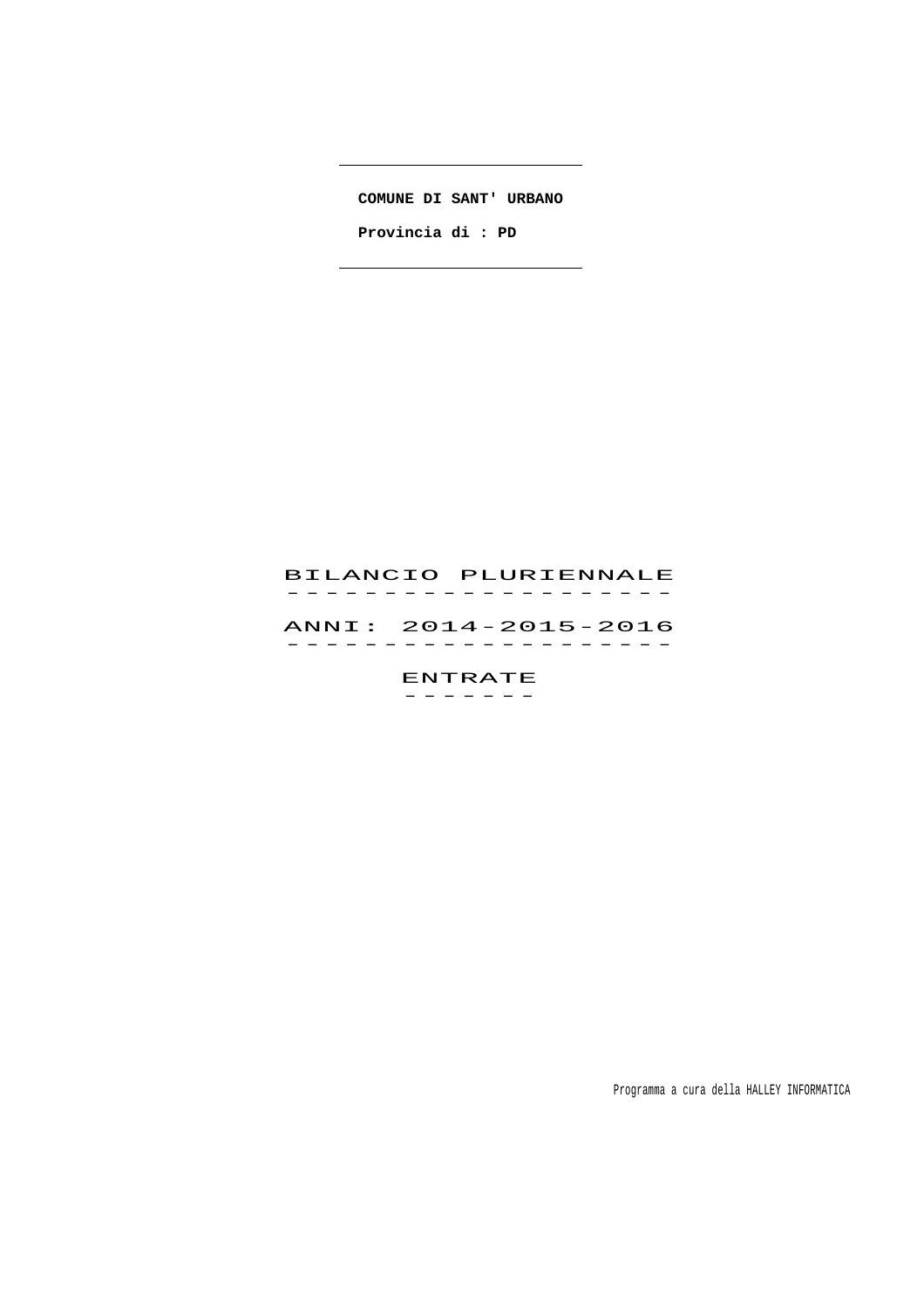| Pag |  |
|-----|--|

<u> 1980 - Johann Barn, mars ann an t-Amhain Aonaich an t-Aonaich an t-Aonaich ann an t-Aonaich ann an t-Aonaich</u>

|                                                                                                      | Accertamenti            | Previsioni<br>esercizio |            | PREVISIONI DEL BILANCIO PLURIENNALE 2014 - 2016 |            |              | Α       |
|------------------------------------------------------------------------------------------------------|-------------------------|-------------------------|------------|-------------------------------------------------|------------|--------------|---------|
| RISORSA                                                                                              | ultimo eserc.<br>chiuso | in corso                | 2014       | 2015                                            | 2016       | TOTALE       | n<br>n. |
| AVANZO DI AMMINISTRAZIONE                                                                            |                         | 200.000,00              | 219.320,00 |                                                 |            | 219.320,00   |         |
| di cui:<br>- Vincolato<br>- Finanziamento Investimenti<br>- Fondo Ammortamento<br>- Non Vincolato    |                         |                         | 219.320,00 |                                                 |            | 219.320,00   |         |
| TITOLO I                                                                                             |                         |                         |            |                                                 |            |              |         |
| ===============<br>ENTRATE TRIBUTARIE                                                                |                         |                         |            |                                                 |            |              |         |
| CATEGORIA 1^                                                                                         |                         |                         |            |                                                 |            |              |         |
| IMPOSTE                                                                                              |                         |                         |            |                                                 |            |              |         |
| 10 IMPOSTA COMUNALE SUGLI IMMOBI‡                                                                    | 14.000,00               | 1.378,00                | 10.000,00  | 1.000,00                                        | 1.000,00   | 12.000,00    |         |
| 11 IMPOSTA MUNICIPALE PROPRIA (I)                                                                    | 551.000,00              | 414.499,15              | 500.000,00 | 500.000,00                                      | 500.000,00 | 1.500.000,00 |         |
| 20                                                                                                   |                         |                         |            |                                                 |            |              |         |
| 30 IMPOSTA COMUNALE SULLA PUBBLI‡<br>$CITA' \ldots \ldots \ldots \ldots \ldots \ldots \ldots \ldots$ | 320, 74                 | 1.000,00                | 500,00     | 500,00                                          | 500,00     | 1.500,00     |         |
| 34 ADDIZIONALE COMUNALE I.R.P.E                                                                      |                         |                         |            |                                                 |            |              |         |
| 40 ADDIZIONALE COMUNALE SUL CON=<br>SUMO DELL'ENERGIA ELETTRICA                                      | 1.155, 11               | 2.400,00                | 100,00     | 100,00                                          | 100,00     | 300,00       |         |
| 50 COMPARTECIPAZIONE ALL'I.V.A                                                                       |                         |                         |            |                                                 |            |              |         |
| TOTALE CATEGORIA<br>$1^{\wedge}$                                                                     | 566.475,85              | 419.277,15              | 510.600,00 | 501.600,00                                      | 501.600,00 | 1.513.800,00 |         |
| CATEGORIA 2^                                                                                         |                         |                         |            |                                                 |            |              |         |
| TASSE                                                                                                |                         |                         |            |                                                 |            |              |         |
| 60 TASSA<br>PER L'OCCUPAZIONE DI<br>SPAZI ED AREE PUBBLICHE                                          | 4.225,09                | 5.000,00                | 5.000,00   | 5.000,00                                        | 5.000,00   | 15.000,00    |         |
| 80 TASSA PER LO SMALTIMENTO DEI                                                                      | 157.312,00              | 164.625,00              | 165.630,00 | 165.630,00                                      | 165.630,00 | 496.890,00   |         |
| 95 ALTRI TRIBUTI SPECIALI ED EN‡<br>TRATE TRIBUTARIE                                                 |                         |                         | 180.000,00 | 180.000,00                                      | 180.000,00 | 540.000,00   |         |
| $2^{\lambda}$<br>TOTALE CATEGORIA                                                                    | 161.537,09              | 169.625,00              | 350.630,00 | 350.630,00                                      | 350.630,00 | 1.051.890,00 |         |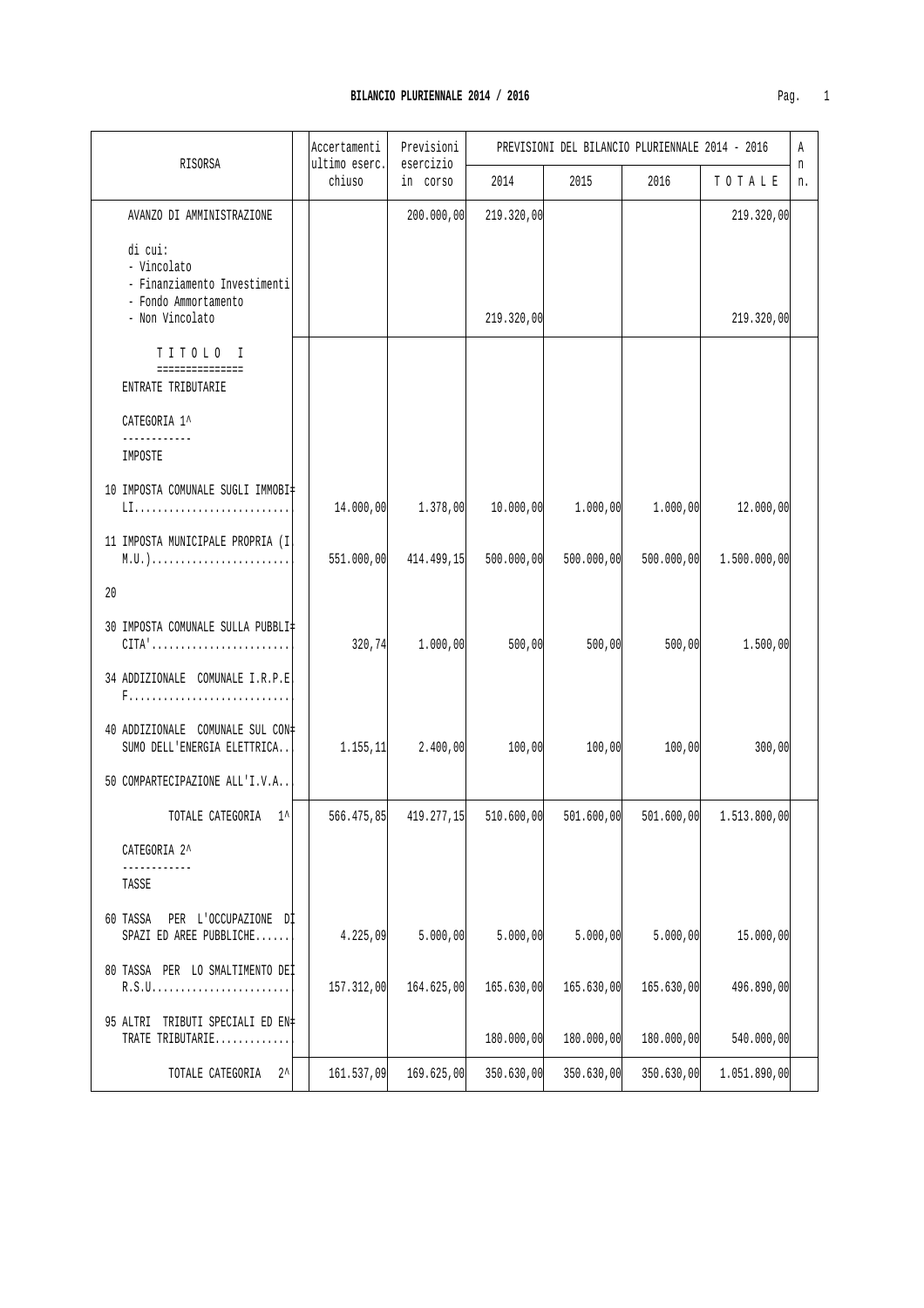| RISORSA                                                                 | Accertamenti<br>ultimo eserc. | Previsioni<br>esercizio |                                                                  | PREVISIONI DEL BILANCIO PLURIENNALE 2014 - 2016 |            |              | A       |
|-------------------------------------------------------------------------|-------------------------------|-------------------------|------------------------------------------------------------------|-------------------------------------------------|------------|--------------|---------|
|                                                                         | chiuso                        | in corso                | 2014                                                             | 2015                                            | 2016       | TOTALE       | n<br>n. |
| CATEGORIA 3^                                                            |                               |                         |                                                                  |                                                 |            |              |         |
| <b>TRIBUTI</b><br>SPECIALI ED ALTRE EN±<br>TRATE TRIBUTARIE PROPRIE     |                               |                         |                                                                  |                                                 |            |              |         |
| 90 DIRITTI SULLE PUBBLICHE AFFIS‡<br>$SIONI$                            |                               | 100,00                  | 100,00                                                           | 100,00                                          | 100,00     | 300,00       |         |
| 100 SANZIONI IN MATERIA TRIBUTARIA                                      |                               |                         |                                                                  |                                                 |            |              |         |
| TRASFERIMENTI STATALI:<br>FONDO<br>110<br>SPERIMENTALE DI RIEQUILIBRIO. | 483.076,42                    | 412.398,00              | 411.770,00                                                       | 411.770,00                                      | 411.770,00 | 1,235,310,00 |         |
| $3^{\prime}$<br>TOTALE CATEGORIA                                        | 483.076,42                    | 412.498,00              | 411.870,00                                                       | 411.870,00                                      | 411.870,00 | 1.235.610,00 |         |
| TOTALE DEL TITOLO I                                                     |                               |                         | 1.211.089,36 1.001.400,15 1.273.100,00 1.264.100,00 1.264.100,00 |                                                 |            | 3.801.300,00 |         |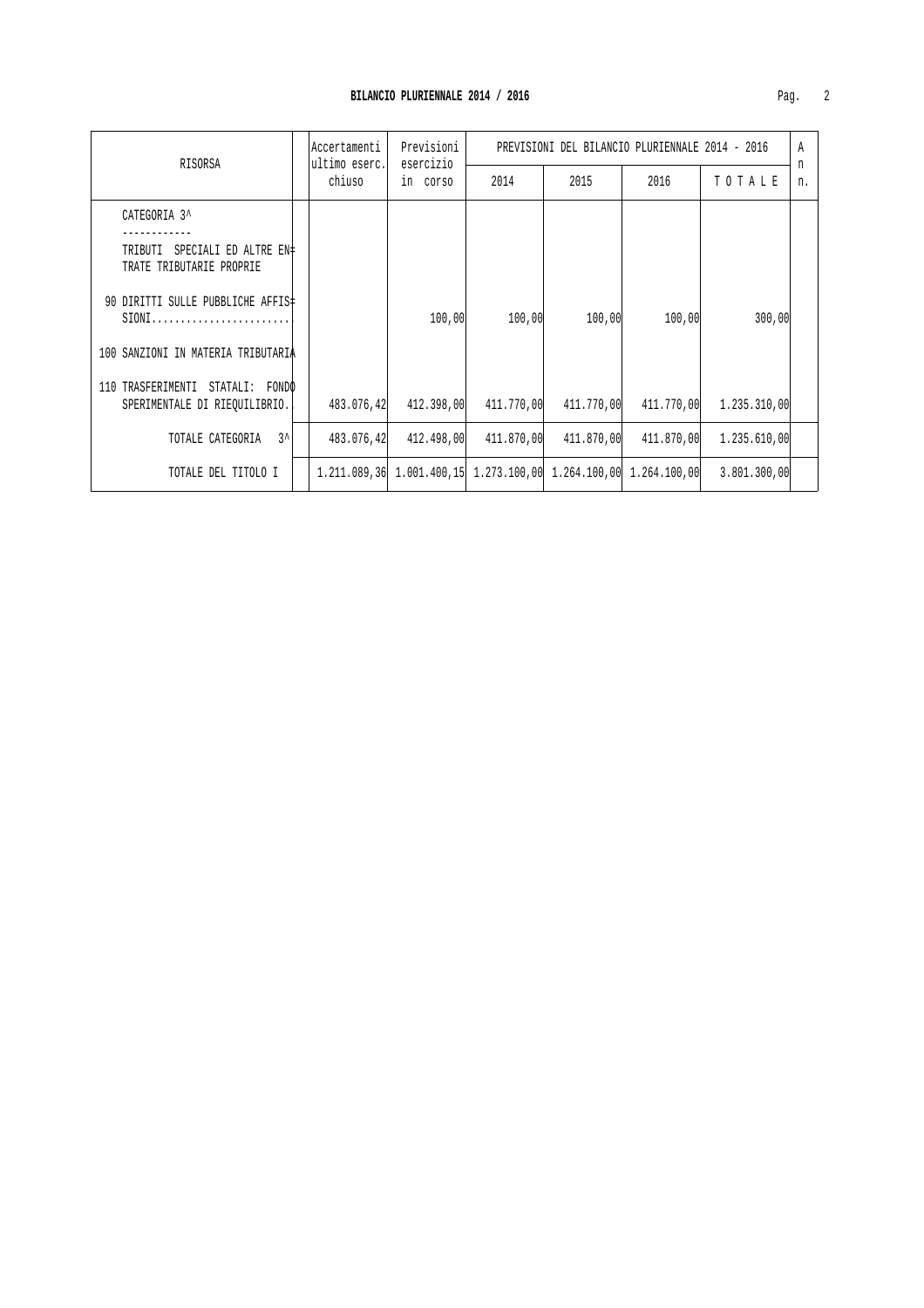| RISORSA                                                                                                                                                                                                                                | Accertamenti<br>ultimo eserc. | Previsioni<br>esercizio |           | PREVISIONI DEL BILANCIO PLURIENNALE 2014 - 2016 |           |            |         |  |
|----------------------------------------------------------------------------------------------------------------------------------------------------------------------------------------------------------------------------------------|-------------------------------|-------------------------|-----------|-------------------------------------------------|-----------|------------|---------|--|
|                                                                                                                                                                                                                                        | chiuso                        | in corso                | 2014      | 2015                                            | 2016      | TOTALE     | n<br>n. |  |
| TITOLO II<br>================<br>ENTRATE DERIVANTI DA CONTRIBU‡<br>TI E TRASFERIMENTI CORRENTI<br>DELLO STATO, DELLA REGIONE E<br>DI ALTRI ENTI PUBBLICI ANCHE<br>IN RAPPORTO ALL'ESERCIZIO DI<br>FUNZIONI DELEGATE DALLA REGIO‡<br>NΕ |                               |                         |           |                                                 |           |            |         |  |
| CATEGORIA 1^<br>------------<br>CONTRIBUTI E TRASFERIMENTI<br>CORRENTI DALLO STATO                                                                                                                                                     |                               |                         |           |                                                 |           |            |         |  |
| 36 COMPARTECIPAZIONE IRPEF                                                                                                                                                                                                             |                               |                         |           |                                                 |           |            |         |  |
| 120 TRASFERIMENTI CORRENTI DELLO<br>STATO A CARATTERE GENERALE                                                                                                                                                                         | 67.674,72                     |                         |           | 395.050,85 54.755,00 54.755,00 54.755,00        |           | 164.265,00 |         |  |
| 125 TRASFERIMENTI CORRENTI DELLO<br>STATO FINALIZZATI                                                                                                                                                                                  |                               |                         |           |                                                 |           |            |         |  |
| TOTALE CATEGORIA 1^                                                                                                                                                                                                                    | 67.674,72                     | 395.050, 85             | 54.755,00 | 54.755,00                                       | 54.755,00 | 164.265,00 |         |  |
| CATEGORIA 2^<br>CONTRIBUTI E TRASFERIMENTI<br>CORRENTI DALLA REGIONE                                                                                                                                                                   |                               |                         |           |                                                 |           |            |         |  |
| 135 TRASFERIMENTI REGIONALI DIVER‡                                                                                                                                                                                                     | 17.935,20                     | 21.721,00               | 21.000,00 | 21.000,00                                       | 21.000,00 | 63.000,00  |         |  |
| 140 TRASFERIMENTI DALLA REGIONE<br>NEL SETTORE SOCIALE                                                                                                                                                                                 |                               | 1.000,00                | 1.000,00  | 1.000,00                                        | 1.000,00  | 3.000,00   |         |  |
| $2^{\lambda}$<br>TOTALE CATEGORIA                                                                                                                                                                                                      | 17.935,20                     | 22.721,00               | 22.000,00 | 22.000,00                                       | 22.000,00 | 66.000,00  |         |  |
| CATEGORIA 3^                                                                                                                                                                                                                           |                               |                         |           |                                                 |           |            |         |  |
| TRASFERIMENTI<br>CONTRIBUTI<br>E<br>DALLA REGIONE PER FUNZIONI DE‡<br>LEGATE                                                                                                                                                           |                               |                         |           |                                                 |           |            |         |  |
| 150 TRASFERIMENTI<br>DALLA REGIONE<br>PER FUNZIONI DELEGATE NEL SET‡<br>TORE SOCIALE                                                                                                                                                   | 53.957,99                     | 62.000,00               | 62.000,00 | 62.000,00                                       | 62.000,00 | 186.000,00 |         |  |
| $3^{\lambda}$<br>TOTALE CATEGORIA                                                                                                                                                                                                      | 53.957,99                     | 62.000,00               | 62.000,00 | 62.000,00                                       | 62.000,00 | 186.000,00 |         |  |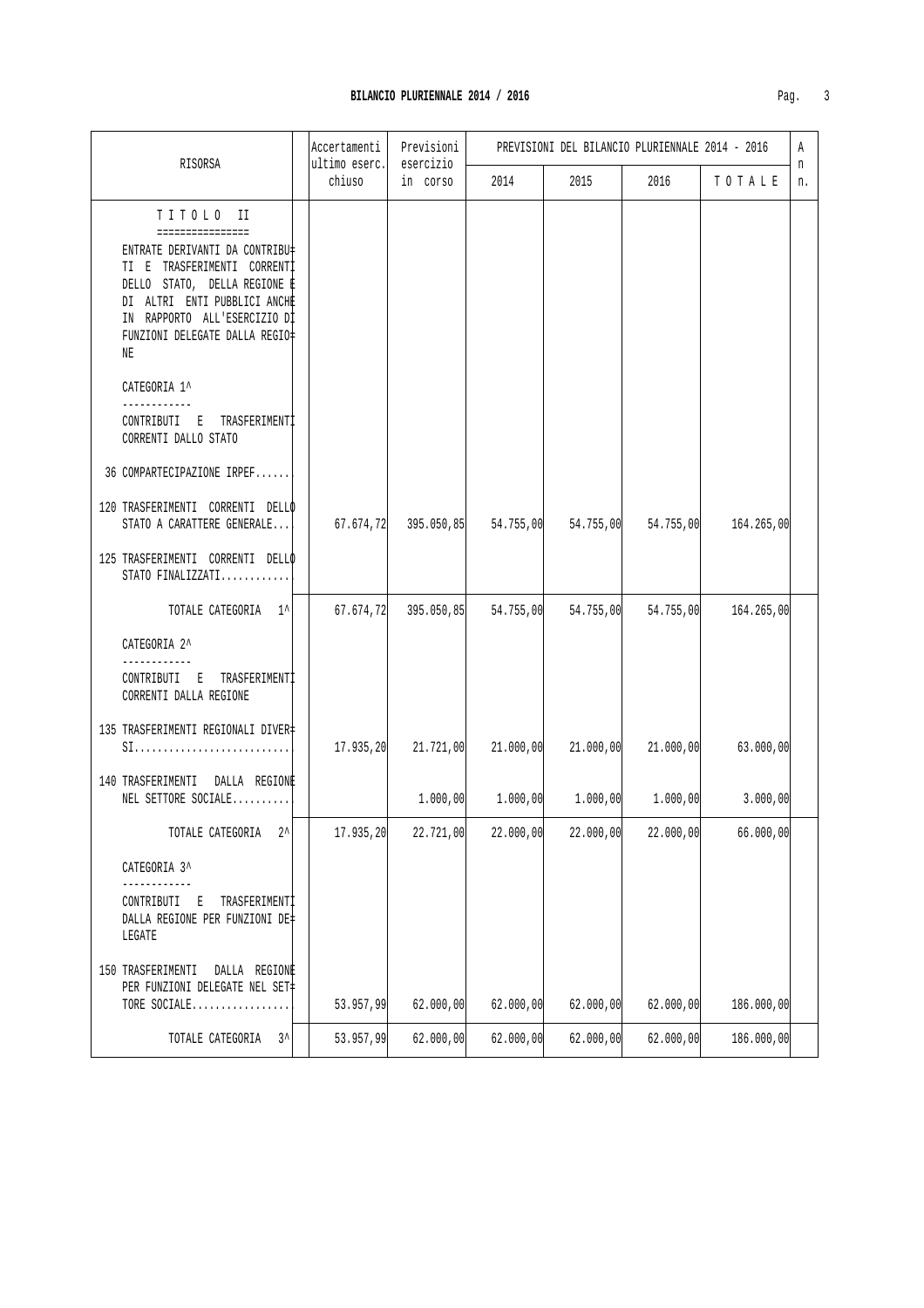| RISORSA                                                                            | Accertamenti<br>ultimo eserc. | Previsioni<br>esercizio |            | PREVISIONI DEL BILANCIO PLURIENNALE 2014 - 2016 |                     |            | Α<br>n |
|------------------------------------------------------------------------------------|-------------------------------|-------------------------|------------|-------------------------------------------------|---------------------|------------|--------|
|                                                                                    | chiuso                        | in corso                | 2014       | 2015                                            | 2016                | TOTALE     | n.     |
| CATEGORIA 4^                                                                       |                               |                         |            |                                                 |                     |            |        |
| CONTRIBUTI E TRASFERIMENTI DA<br>PARTE DI ORGANISMI COMUNITARI<br>E INTERNAZIONALI |                               |                         |            |                                                 |                     |            |        |
| 155 CONTRIBUTO DELL'UNIONE EUROPEA                                                 |                               |                         |            |                                                 |                     |            |        |
| TOTALE CATEGORIA 4^                                                                |                               |                         |            |                                                 |                     |            |        |
| CATEGORIA 5^                                                                       |                               |                         |            |                                                 |                     |            |        |
| TRASFERIMENTI<br>CONTRIBUTI<br>E<br>CORRENTI DA ALTRI ENTI DEL<br>SETTORE PUBBLICO |                               |                         |            |                                                 |                     |            |        |
| 138 CONTRIBUTO IMPIANTISTICA SPOR‡<br>$TIVA$                                       | 13.283,88                     | 13.300,00               | 13.300,00  |                                                 | 13.300,00 13.300,00 | 39.900,00  |        |
| 160 CONTRIBUTO DELLA PROVINCIA A<br>SEGUITO RILASCIO AUTORIZZAZIO                  |                               |                         |            |                                                 |                     |            |        |
|                                                                                    | 270,75                        | 100,00                  | 100,00     | 100,00                                          | 100,00              | 300,00     |        |
| $5^{\prime}$<br>TOTALE CATEGORIA                                                   | 13.554,63                     | 13.400,00               | 13.400,00  | 13.400,00                                       | 13.400,00           | 40.200,00  |        |
| TOTALE DEL TITOLO II                                                               | 153.122,54                    | 493.171,85              | 152.155,00 | 152.155,00                                      | 152.155,00          | 456.465,00 |        |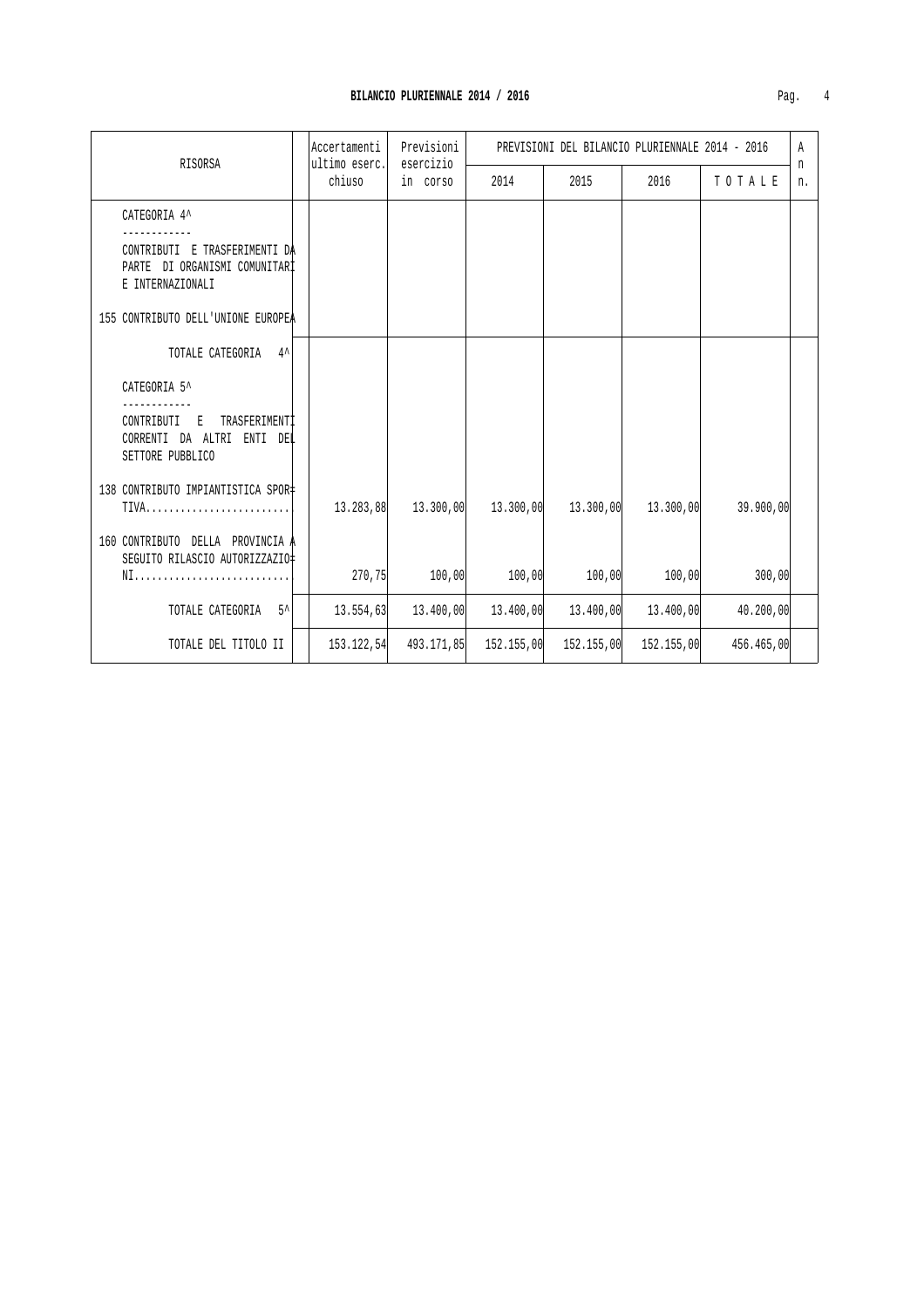**BILANCIO PLURIENNALE 2014 / 2016** 

| RISORSA                                                                         | Accertamenti<br>ultimo eserc. | Previsioni<br>esercizio |                                         | PREVISIONI DEL BILANCIO PLURIENNALE 2014 - 2016                   |            |            | Α<br>n |
|---------------------------------------------------------------------------------|-------------------------------|-------------------------|-----------------------------------------|-------------------------------------------------------------------|------------|------------|--------|
|                                                                                 | chiuso                        | in corso                | 2014                                    | 2015                                                              | 2016       | TOTALE     | n.     |
| TITOLO III<br>================<br>ENTRATE EXTRATRIBUTARIE                       |                               |                         |                                         |                                                                   |            |            |        |
| CATEGORIA 1^<br>------------                                                    |                               |                         |                                         |                                                                   |            |            |        |
| PROVENTI DEI SERVIZI PUBBLICI                                                   |                               |                         |                                         |                                                                   |            |            |        |
| 170 SEGRETERIA GENERALE, PERSONALE<br>$E$ ORGANIZZAZIONE                        | 23.517,66                     | 3.000,00                | 5.700,00                                | 5.700,00                                                          | 5.700,00   | 17.100,00  |        |
| 180 ANAGRAFE, STATO CIVILE, ELET‡<br>TORALE, LEVA E SERVIZIO STATI‡<br>$STICO.$ | 1.615,08                      | 2.000,00                | 1.700,00                                | 1.700,00                                                          | 1.700,00   | 5.100,00   |        |
| 190 UFFICIO TECNICO                                                             | 1.516,90                      | 2.000,00                | 2.000,00                                | 2.000,00                                                          | 2.000,00   | 6.000,00   |        |
| 200 ASSISTENZA SCOLASTICA TRASPOR=<br>TO ED ALTRI SERVIZI                       |                               |                         | $77.620, 14$ $97.000, 00$ $109.000, 00$ | 109.000,00                                                        | 109.000,00 | 327.000,00 |        |
| 210 ATTIVITA' CULTURALI E SERVIZI<br>DIVERSI NEL SETTORE SOCIALE                | 293,45                        | 500,00                  | 500,00                                  | 500,00                                                            | 500,00     | 1.500,00   |        |
| 235 PROVENTI DA CONVENZIONI E CON‡<br>$\mathtt{CESSIONI}$                       | 483,61                        | 2.500,00                | 2.500,00                                | 2.500,00                                                          | 2.500,00   | 7.500,00   |        |
| TOTALE CATEGORIA 1^                                                             | 105.046,84                    | 107.000,00              | 121.400,00                              | 121.400,00                                                        | 121.400,00 | 364.200,00 |        |
| CATEGORIA 2^                                                                    |                               |                         |                                         |                                                                   |            |            |        |
| PROVENTI DEI BENI DELL'ENTE                                                     |                               |                         |                                         |                                                                   |            |            |        |
| 225 PROVENTI PESA PUBBLICA                                                      |                               |                         |                                         | $2.657,00$ $2.700,00$ $2.800,00$ $2.800,00$ $2.800,00$ $2.800,00$ |            | 8.400,00   |        |
| 230 GESTIONE DEI FABBRICATI                                                     | 51.285,71                     | 51.100,00               | 63.500,00                               | 65.500,00                                                         | 68.000,00  | 197.000,00 |        |
| TOTALE CATEGORIA<br>$2^{\prime}$                                                | 53.942, 71                    | 53.800,00               | 66.300,00                               | 68.300,00                                                         | 70.800,00  | 205.400,00 |        |
| CATEGORIA 3^                                                                    |                               |                         |                                         |                                                                   |            |            |        |
| INTERESSI SU ANTICIPAZIONI E<br>CREDITI                                         |                               |                         |                                         |                                                                   |            |            |        |
| 240 INTERESSI SU DEPOSITI                                                       | 24.399,48                     | 25.000,00               | 10.000,00                               | 10.000,00                                                         | 10.000,00  | 30.000,00  |        |
| $3^{\lambda}$<br>TOTALE CATEGORIA                                               | 24.399,48                     | 25.000,00               | 10.000,00                               | 10.000,00                                                         | 10.000,00  | 30.000,00  |        |
| CATEGORIA 5^                                                                    |                               |                         |                                         |                                                                   |            |            |        |
| PROVENTI DIVERSI                                                                |                               |                         |                                         |                                                                   |            |            |        |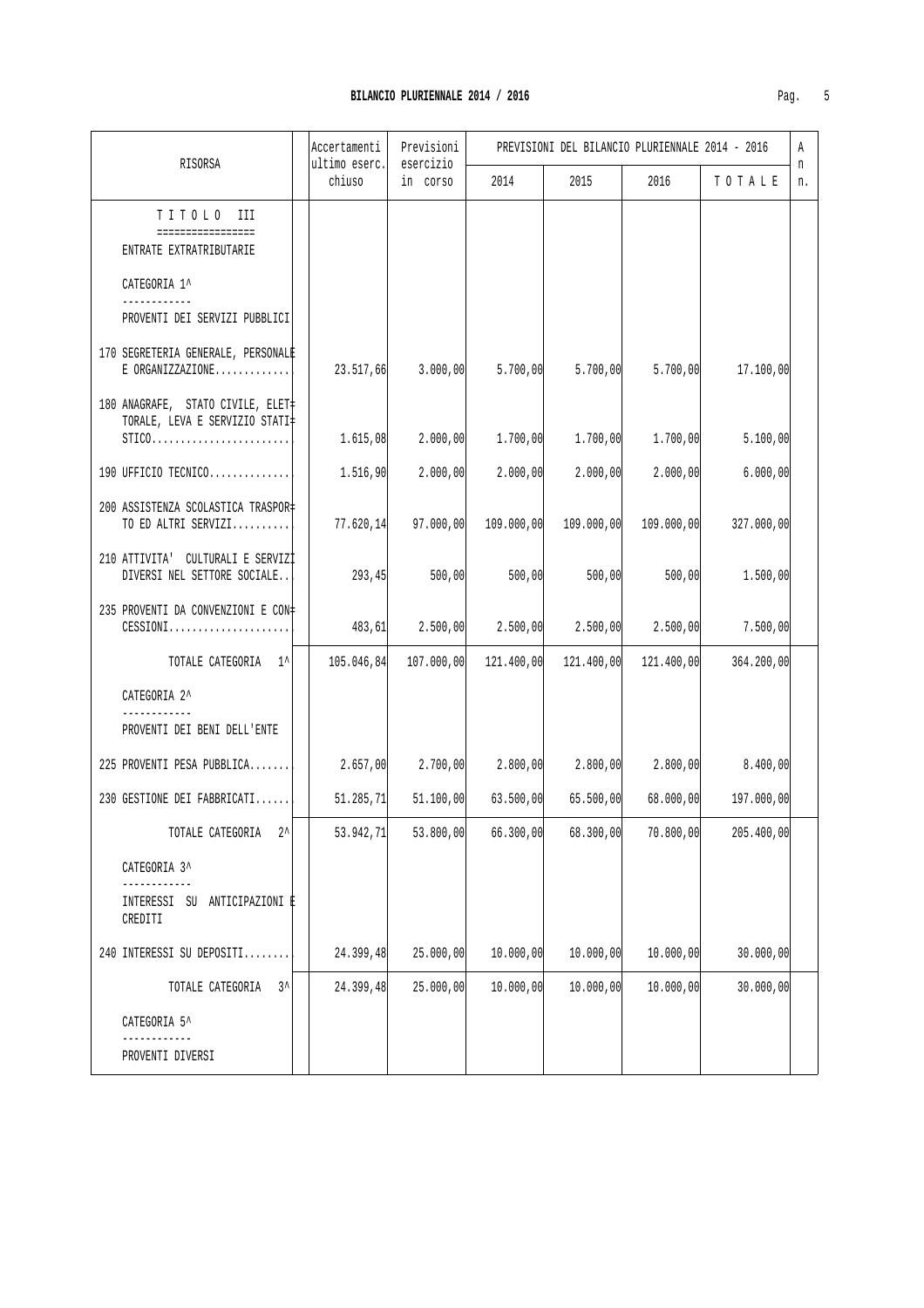| RISORSA                                                            | lAccertamenti | Previsioni<br>ultimo eserc.<br>esercizio |                                                                  | PREVISIONI DEL BILANCIO PLURIENNALE 2014 - 2016 |                     |              |         |  | Α |
|--------------------------------------------------------------------|---------------|------------------------------------------|------------------------------------------------------------------|-------------------------------------------------|---------------------|--------------|---------|--|---|
|                                                                    | chiuso        | in corso                                 | 2014                                                             | 2015                                            | 2016                | TOTALE       | n<br>n. |  |   |
| 235 PROVENTI DA CONVENZIONI E CON#<br>$CESSIONI$                   | 20.864,16     | 1.000,00                                 | 8.000,00                                                         | 5.000,00                                        | 3.000,00            | 16.000,00    |         |  |   |
| 250 PROVENTI DA SERVIZI GENERALI<br>$DELL'$ $ENTE$                 | 44.542,58     | 42.250,00                                | 47.000,00                                                        | 42.000,00                                       | 42.000,00           | 131.000,00   |         |  |   |
| 253 PROVENTI DERIVANTI DALLA DI#<br>$SCARICA$                      | 762.080.03    | 882.000,00                               | 955,000,00                                                       | 954.000,00                                      | 954.000,00          | 2.863.000,00 |         |  |   |
| 254 PROVENTI RACCOLTA DIFFERENZIA                                  |               |                                          | 100,00                                                           | 100,00                                          | 100,00              | 300,00       |         |  |   |
| 255 ALTRI PROVENTI DEL COMUNE                                      | 783,44        | 27.898,00                                | 12.850,00                                                        |                                                 | 12.850,00 12.850,00 | 38.550,00    |         |  |   |
| 285 TRASFERIMENTI DI CAPITALE DA<br>ALTRI ENTI DEL SETTORE PUBBLI‡ |               |                                          |                                                                  |                                                 |                     |              |         |  |   |
| 310 ALTRI TRASFERIMENTI DAL SETTO‡<br>RE PRIVATO                   | 3.100,00      | 3.100,00                                 |                                                                  | $6.200,00$ $3.100,00$ $3.100,00$                |                     | 12.400,00    |         |  |   |
| $5^{\prime}$<br>TOTALE CATEGORIA                                   | 831.370.21    |                                          | 956.248,00 1.029.150,00 1.017.050,00 1.015.050,00                |                                                 |                     | 3.061.250,00 |         |  |   |
| TOTALE DEL TITOLO III                                              |               |                                          | 1.014.759.24 1.142.048.00 1.226.850.00 1.216.750.00 1.217.250.00 |                                                 |                     | 3.660.850.00 |         |  |   |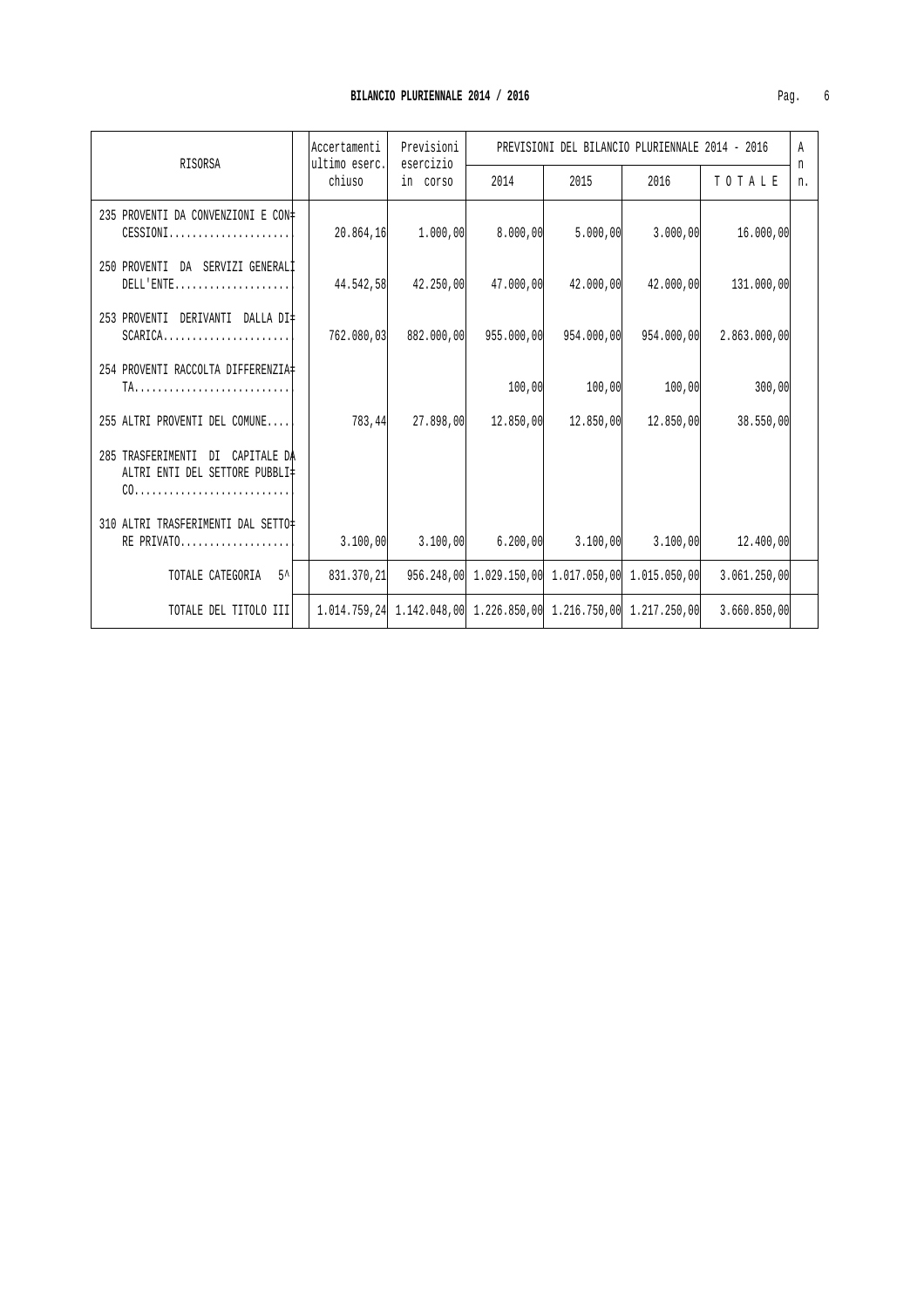|                                                                                                                                          | Accertamenti            | Previsioni            |            |          | PREVISIONI DEL BILANCIO PLURIENNALE 2014 - 2016 |            | A       |
|------------------------------------------------------------------------------------------------------------------------------------------|-------------------------|-----------------------|------------|----------|-------------------------------------------------|------------|---------|
| RISORSA                                                                                                                                  | ultimo eserc.<br>chiuso | esercizio<br>in corso | 2014       | 2015     | 2016                                            | TOTALE     | n<br>n. |
| TITOLO IV<br>================<br>ENTRATE DERIVANTI DA ALIENA‡<br>ZIONI, DA TRASFERIMENTI DI CA‡<br>PITALE E DA RISCOSSIONE DI<br>CREDITI |                         |                       |            |          |                                                 |            |         |
| CATEGORIA 1^<br>------------<br>ALIENAZIONE DI BENI PATRIMO#<br>NIALI                                                                    |                         |                       |            |          |                                                 |            |         |
| 260 ALIENAZIONE DI BENI IMMOBILLI<br>E DIRITTI REALI SU BENI IMMO#<br>BILI<br>265 CONCESSIONE DI BENI DEMANIALI                          | 140.003,97              | 73.000,00             | 100.000,00 | 2.000,00 | 2.000,00                                        | 104.000,00 |         |
| 267 ALIENAZIONE DI BENI PATRIMO#<br>NIALI DIVERSI                                                                                        |                         |                       |            |          |                                                 |            |         |
| TOTALE CATEGORIA 1^                                                                                                                      | 140.003,97              | 73.000,00             | 100.000,00 | 2.000,00 | 2.000,00                                        | 104.000,00 |         |
| CATEGORIA 2^<br>------------<br>TRASFERIMENTI DI CAPITALE DAL‡<br>LO STATO<br>270 TRASFERIMENTO ORDINARIO DI CA‡<br>PITALE DALLO STATO   |                         |                       |            |          |                                                 |            |         |
| TOTALE CATEGORIA 2^                                                                                                                      |                         |                       |            |          |                                                 |            |         |
| CATEGORIA 3^<br>TRASFERIMENTI DI CAPITALE DAL‡<br>LA REGIONE                                                                             |                         |                       |            |          |                                                 |            |         |
| 280 TRASFERIMENTI DI CAPITALE DAL+<br>LA REGIONE                                                                                         |                         | 97.200,00             | 291.743,00 |          |                                                 | 291.743,00 |         |
| TOTALE CATEGORIA 3^                                                                                                                      |                         | 97.200,00             | 291.743,00 |          |                                                 | 291.743,00 |         |
| CATEGORIA 4^<br>---------                                                                                                                |                         |                       |            |          |                                                 |            |         |
| TRASFERIMENTI DI CAPITALE DA<br>ALTRI ENTI DEL SETTORE PUBBLI‡<br>CO                                                                     |                         |                       |            |          |                                                 |            |         |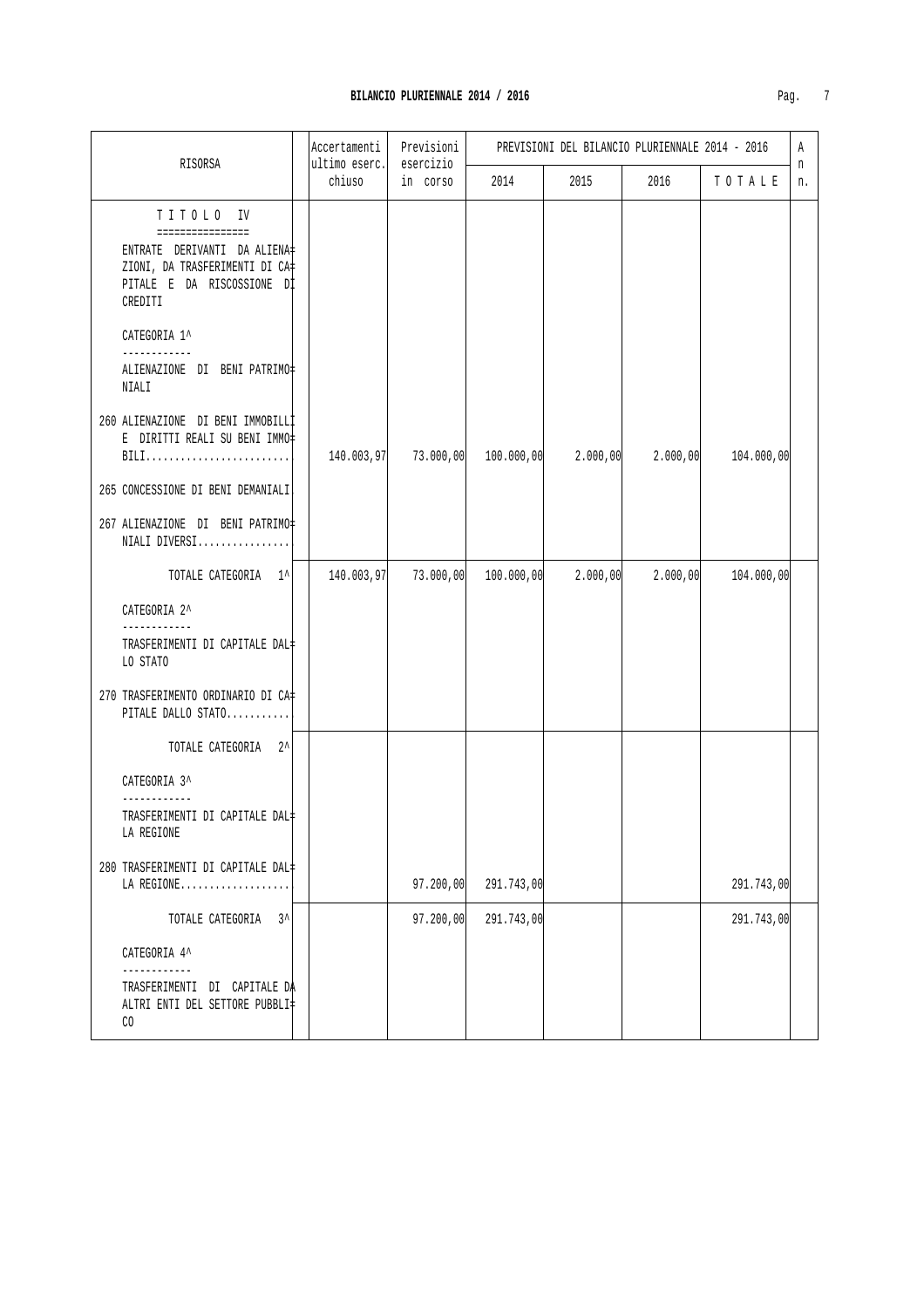| RISORSA                                                                           | Accertamenti<br>ultimo eserc. |            | Previsioni<br>esercizio |            | PREVISIONI DEL BILANCIO PLURIENNALE 2014 - 2016 |            |              | Α<br>n |
|-----------------------------------------------------------------------------------|-------------------------------|------------|-------------------------|------------|-------------------------------------------------|------------|--------------|--------|
|                                                                                   |                               | chiuso     | in corso                | 2014       | 2015                                            | 2016       | TOTALE       | n.     |
| 285 TRASFERIMENTI DI CAPITALE DA<br>ALTRI ENTI DEL SETTORE PUBBLI‡                |                               |            |                         |            |                                                 |            |              |        |
| 288 CONTRIBUTI C.E.E. PER ARREDOC<br>ENTRI URBANI E AIUTI AL COM=M<br>$ERCIO$     |                               |            |                         |            |                                                 |            |              |        |
| TOTALE CATEGORIA 4^                                                               |                               |            |                         |            |                                                 |            |              |        |
| CATEGORIA 5^                                                                      |                               |            |                         |            |                                                 |            |              |        |
| TRASFERIMENTI DI CAPITALE DA<br>ALTRI SOGGETTI                                    |                               |            |                         |            |                                                 |            |              |        |
| 260 ALIENAZIONE DI BENI IMMOBILLI<br>E DIRITTI REALI SU BENI IMMO‡<br>BILI        |                               |            |                         |            |                                                 |            |              |        |
| 290 PROVENTI DERIVANTI DALLE CON‡<br>CESSIONI EDILIZIE E SANZIONI<br>URBANISTICHE |                               | 8.854, 15  | 40.000,00               | 30.000,00  | 30.000,00                                       | 30.000,00  | 90.000,00    |        |
| 300 PROVENTI DA CONCESSIONI DIVER<br>$SE$                                         |                               |            |                         |            |                                                 |            |              |        |
| 310 ALTRI TRASFERIMENTI DAL SETTO<br>RE PRIVATO                                   |                               | 342.223,81 | 500.000,00              | 551.484,00 | 820.000,00                                      | 650.000,00 | 2.021.484,00 |        |
| TOTALE CATEGORIA<br>$5^{\prime}$                                                  |                               | 351.077,96 | 540.000,00              | 581.484,00 | 850.000,00                                      | 680.000,00 | 2.111.484,00 |        |
| TOTALE DEL TITOLO IV                                                              |                               | 491.081,93 | 710.200,00              | 973.227,00 | 852.000,00                                      | 682.000,00 | 2.507.227,00 |        |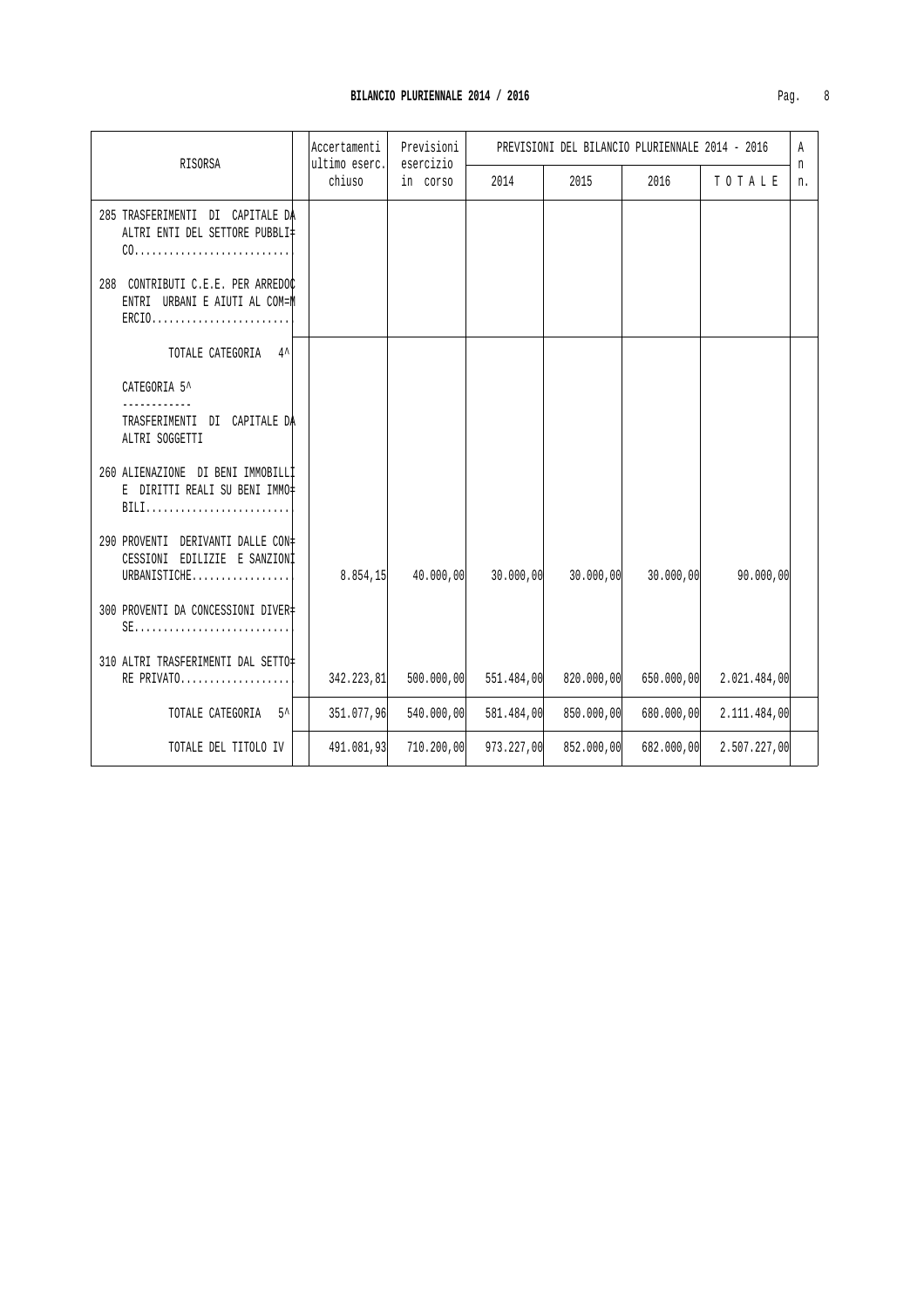| RISORSA                                                                                                                                           |  | ultimo eserc. | Accertamenti | Previsioni<br>esercizio |      | PREVISIONI DEL BILANCIO PLURIENNALE 2014 - 2016 |        |         | Α |
|---------------------------------------------------------------------------------------------------------------------------------------------------|--|---------------|--------------|-------------------------|------|-------------------------------------------------|--------|---------|---|
|                                                                                                                                                   |  | chiuso        | in corso     | 2014                    | 2015 | 2016                                            | TOTALE | n<br>n. |   |
| TITOLO V<br>ENTRATE DERIVANTI DA ACCENSIO‡<br>NE DI PRESTITI<br>CATEGORIA 3^<br>ASSUNZIONE DI MUTUI E PRESTITI<br>330 ACCENSIONE DI MUTUI PASSIVI |  |               |              |                         |      |                                                 |        |         |   |
| $3^{\lambda}$<br>TOTALE CATEGORIA                                                                                                                 |  |               |              |                         |      |                                                 |        |         |   |
| TOTALE DEL TITOLO V                                                                                                                               |  |               |              |                         |      |                                                 |        |         |   |